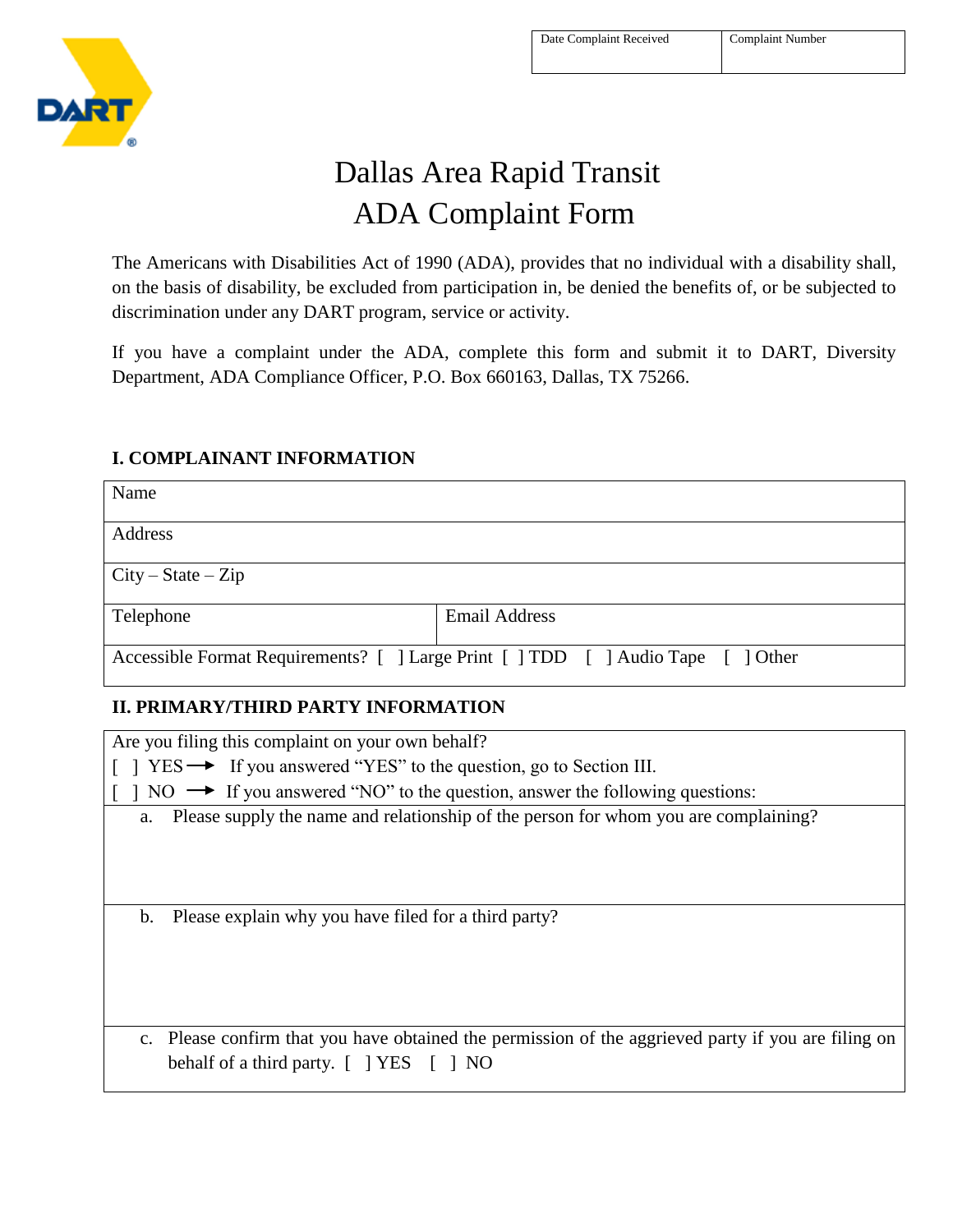#### **III. COMPLAINT BASIS**

Date of Alleged Discrimination (Month, Day, Year)

Explain as clearly as possible what happened and why you believe you were discriminated against. Describe all persons who were involved. Include the name and contact information of the person(s) who discriminated against you (if known) as well as names and contact information of any witnesses. If more space is needed, please use the back side of this form or a separate sheet of paper.

# **IV. COMPLAINT FILING CONTACTS**

| Have you previously filed an ADA complaint with DART? [ ] YES<br>NO                                      |  |  |
|----------------------------------------------------------------------------------------------------------|--|--|
| Have you filed this complaint with any other federal, state or local agency or with any federal or state |  |  |
| court? [ ] YES [ ] NO If YES, check all that apply:                                                      |  |  |
| [ ] Federal Agency [ ] State Agency [ ] Local Agency [ ] Federal Court [ ] State Court                   |  |  |
| Please provide information for a contact person at the agency/court where the complaint was filed.       |  |  |
| Name:                                                                                                    |  |  |
| Title:                                                                                                   |  |  |
| Agency:                                                                                                  |  |  |
| $City - State - Zip Code$                                                                                |  |  |
| Telephone:                                                                                               |  |  |

You may attach any written materials or other information that you think is relevant to your complaint.

Complainant's Signature Date